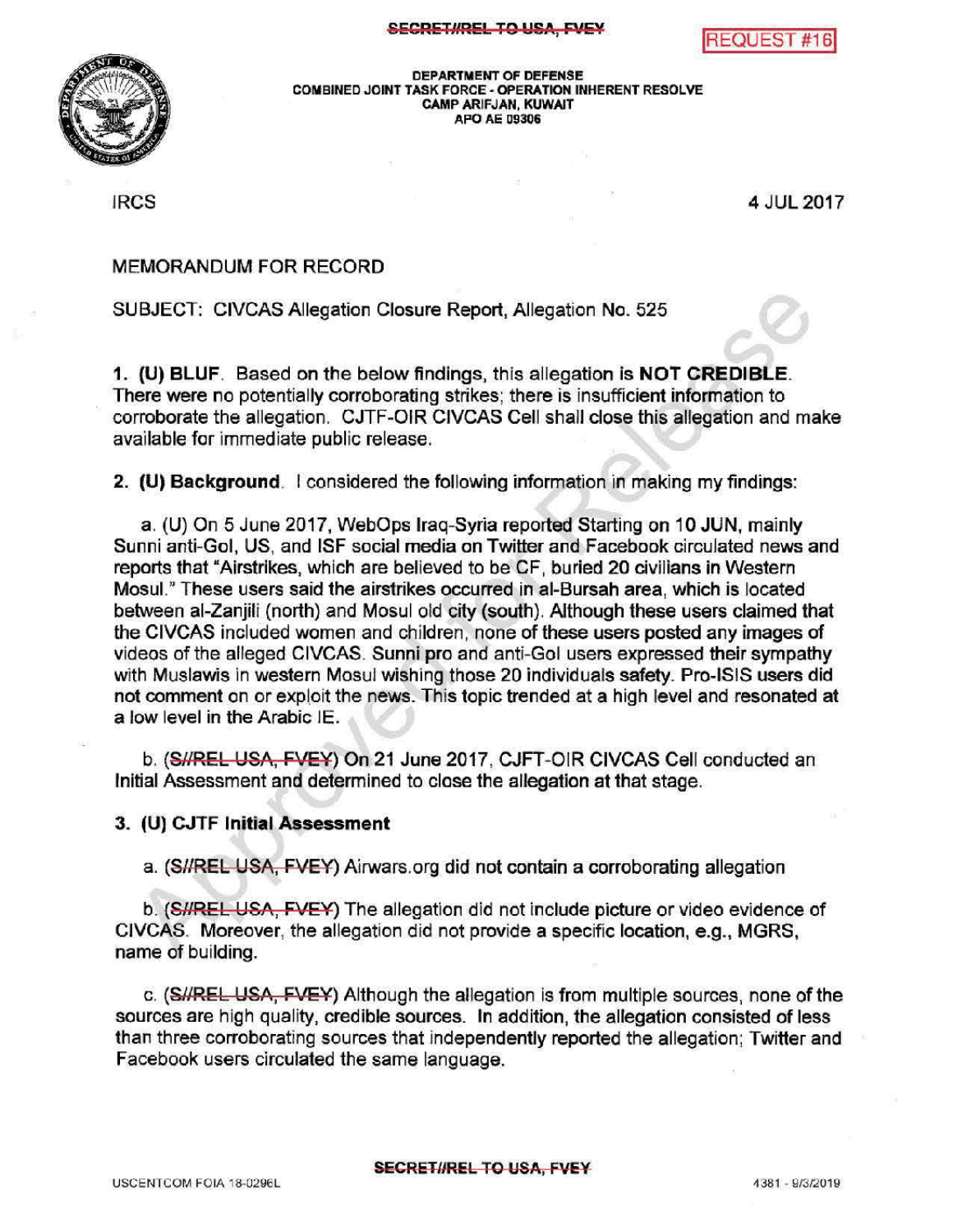IRCS SUBJECT: CIVCAS Allegation Closure Report, Allegation No. 525

d. (S//REL USA, FVEY) None of the sources provided specific facts that warrant a CCAR . Although a neighborhood was provided, the allegation did not provide a specific day, or other specific details that would allow the CIVCAS team to narrow down potentially corroborating strikes .

d. (S//REL USA, FVEY) Accordingly, CIVCAS Cell recommended this allegation be closed due to insufficient information to make an assessment of credibility.

## 4.  $(U)$  Action.

(U) direct closure of this CIVCAS incident and that CJTF-OIR PAO publish the result of this CIVCAS assessment in a press release as soon as practicable.

5. (U) Point of contact is  $(b)(3) 10 USC 130b$ ,  $(b)(6)$  $(b)(6)$ 

<sup>2</sup> Encls

1. InitialAssessment

2. Screen Shot

 $2017$ 

KENNETH L. Kamper BG, US ARMY **Chief of Staff**